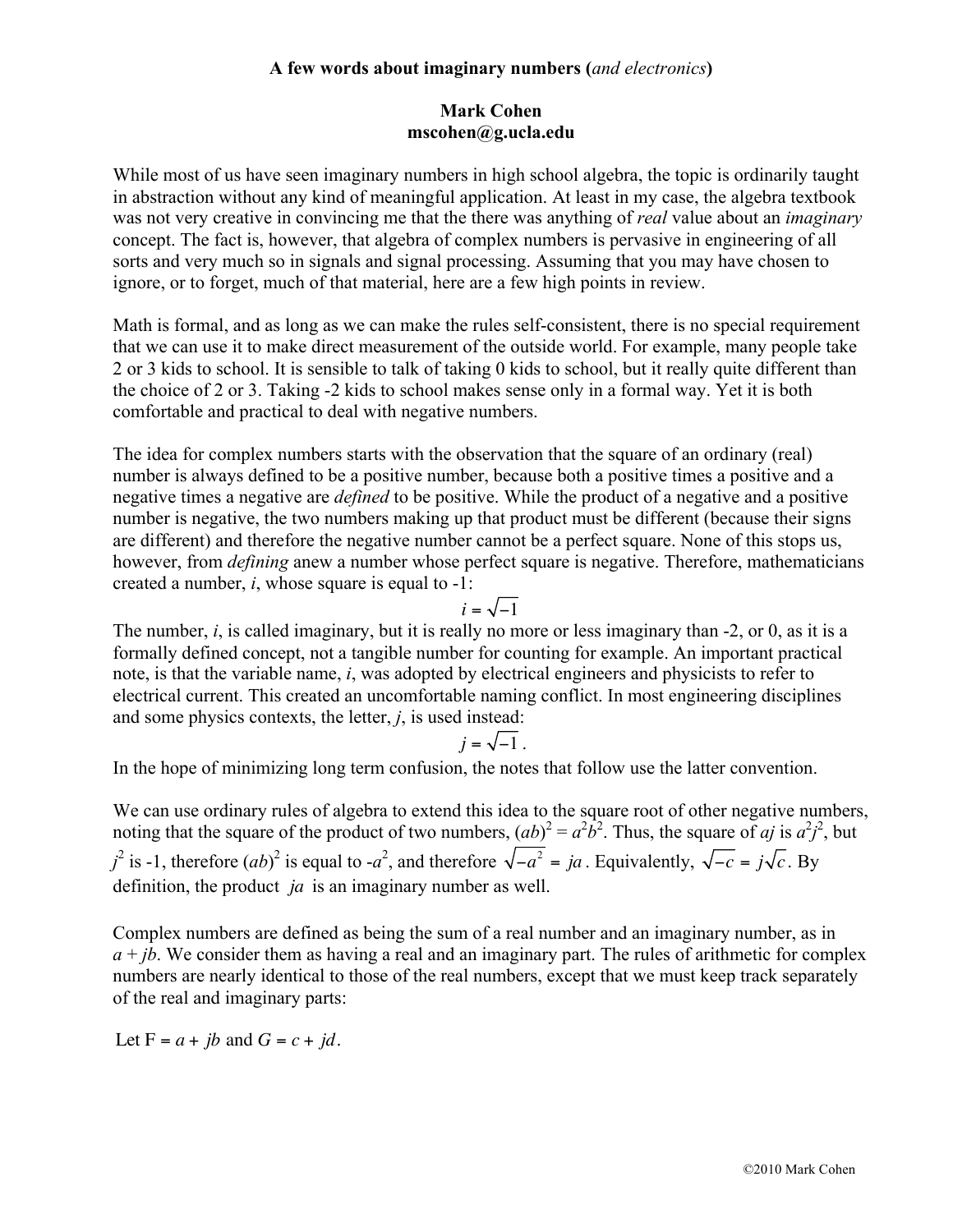$$
F + G = a + c + jb + jd = (a + c) + j(b + d).
$$
  
\n
$$
F - G = a - c + jb - jd = (a - c) + j(b - d).
$$
  
\n
$$
FG = (a + jb)(c + jd) = ac + jbc + jad + (jb)(jd)
$$
  
\n
$$
= ac - bd + jbc + jad = ac - bd + j(bc + ad).
$$

It follows, therefore, that:

$$
F \div G = \frac{(a+jb)}{(c+jd)}
$$
  
= 
$$
\frac{(a+jb)}{(c+jd)} \frac{(c-jd)}{(c-jd)}
$$
  
= 
$$
\frac{(a+jb)(c-jd)}{(c^2+d^2)}
$$
  
= 
$$
\frac{ac+bd+jbc-jad}{(c^2+d^2)}
$$
  
= 
$$
\frac{(ac+bd)}{(c^2+d^2)} + j\frac{(bc-ad)}{(c^2+d^2)}.
$$

You should be able to verify quickly that if  $b=d=0$  then *F* and *G* are both real and that normal arithmetic rules apply:  $F/G = a/c$ . All real numbers are considered complex, with an imaginary part equal to 0*j*.

#### *How large are complex numbers?*

In grade school we learn to think about magnitude using the number line. One interpretation of this is that the numbers can be compared by their distance from 0; thus,  $-3$  has the same magnitude as  $+3$ , leading to the concept of *absolute value*. We can think of complex numbers in an analogous manner. Since the real and imaginary parts of complex numbers are treated separately, we can consider them as two dimensional numbers. Geometrically, it is common to present complex numbers on a twodimensional plane with real and imaginary axes. Thus, the number *A*=3+*j*4 constitutes an ordered pair, (3, 4), that can be plotted as:



By analogy to the number line, we can consider the magnitude of that complex number as the distance from it to the origin (the length of the dashed line in the figure). Specifically, the magnitude of 3+*j*4, denoted with the absolute value symbol, is  $|A| = |3 + j4| = \sqrt{3^2 + 4^2} = 5$ . In general, the magnitude of a complex number is calculated by squaring the real and imaginary parts, adding these together and taking the square root – it is no more than the Pythagorean theorem. This implicitly suggests, by the way, that the magnitude of  $|j| = 1$ . Is this reasonable? Sure, because  $j^2 = -1$ , whose absolute value is 1.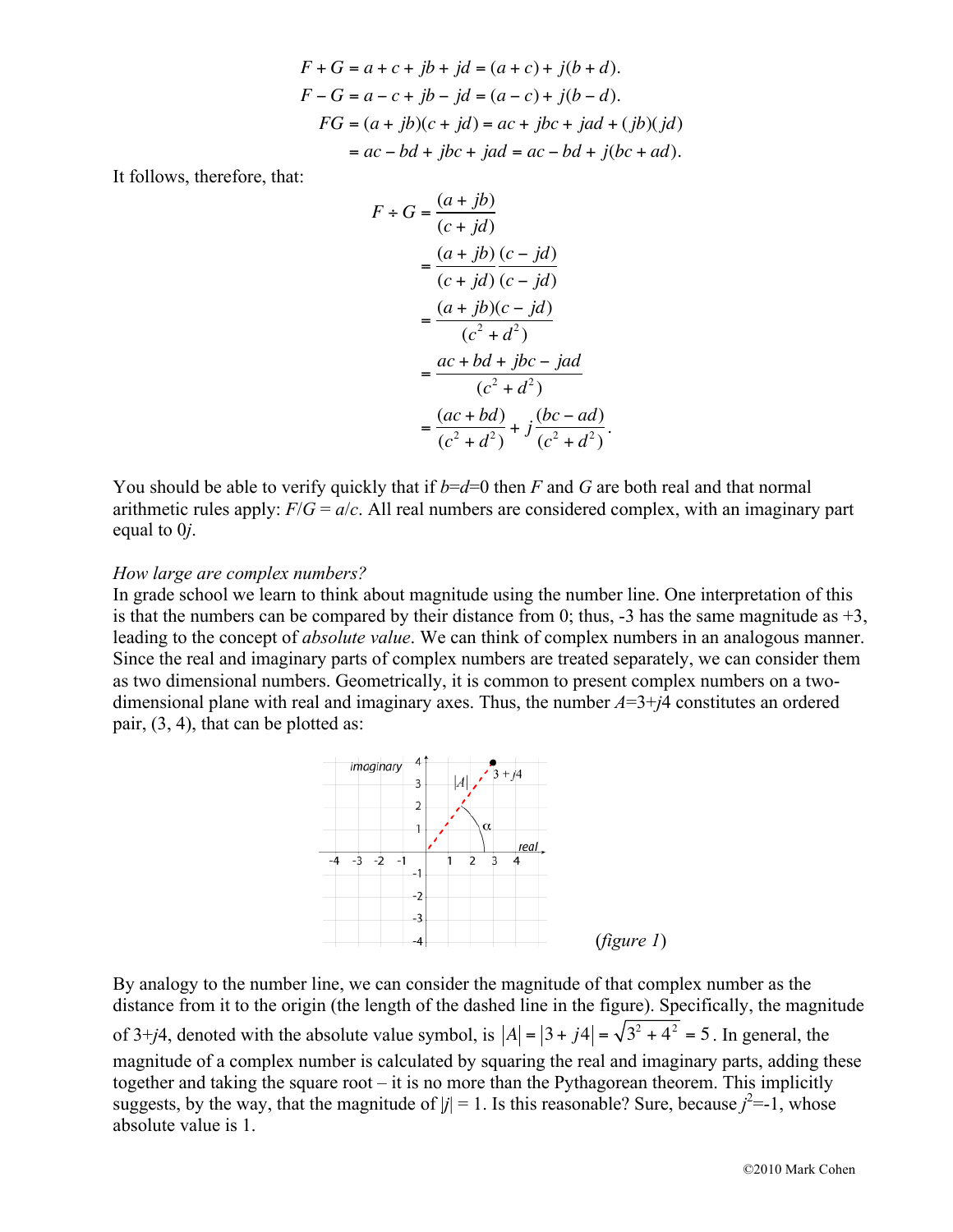You might also want to verify for yourself that simple arithmetic operates just as it should. For example:

$$
2A = 2(3+j4)
$$

$$
= 6+j8
$$

$$
|2A| = \sqrt{6^2 + 8^2}
$$

$$
= 10.
$$

The magnitude is twice as large as before. You can do this for addition, subtraction, multiplication, etc…

Note also there is a natural translation here into polar coordinates. Instead of expressing a complex number as an ordered pair, we can, and often do, treat it as magnitude and phase, where the phase is the angle,  $\alpha$ , it makes with the real (axis). The real part is therefore equal to  $|A|cos(\alpha)$  and the imaginary part is equal to  $|A|\sin(\alpha)$ .

We see elsewhere, that imaginary numbers have a deep role in Laplace and Fourier transforms, that derives from the relation, attributed to Euler, that:

$$
e^{jx} = \cos(x) + j\sin(x).
$$

Deriving the Euler relation requires calculus, but I have restricted this note to algebra only. Notice that in the Euler relation, the real part of  $e^{ix}$  is cos(x) and the imaginary part is  $j\sin(x)$ . The symmetry with the geometric representation above should be obvious.

# *Physical Measurements of Complex Signals*

Although complex numbers contain imaginary parts, it is still possible to make measurements of complex quantities relatively easily by measuring the *magnitude*. As an example, we can create a signal with the value  $\text{Re}(Ae^{j\omega t})$ , which is by definition real (the notation,  $\text{Re}(x)$  means the real part of *x*). As you can see from the Euler relation, this is equal to  $A\cos(\omega t)$ , a sinusoid.

Although this is not derived formally here, if we inject this signal into a linear device, such as an electronic amplifier, the output will be a scaled version,  $B\cos(\omega t)$ , where *B* itself may be a complex number (even if *A* was not). If we use an instrument such as a voltmeter or oscilloscope to measure the output of our device, the signal we receive will be a sinusoid of magnitude |*B*|. If *B* is complex, the output waveform will have a phase shift and appear as  $|B|cos(\omega t + \varphi)$ , where  $\varphi$  denotes the phase. In general then, a *linear* device driven by a sinusoid will create a scaled and phase-shifted output signal. Note that the scaling may depend on the frequency, ω. Ironically, although engineering math almost always represents angles in radian measure, the phase of a signal is usually measured in degrees. Go figure.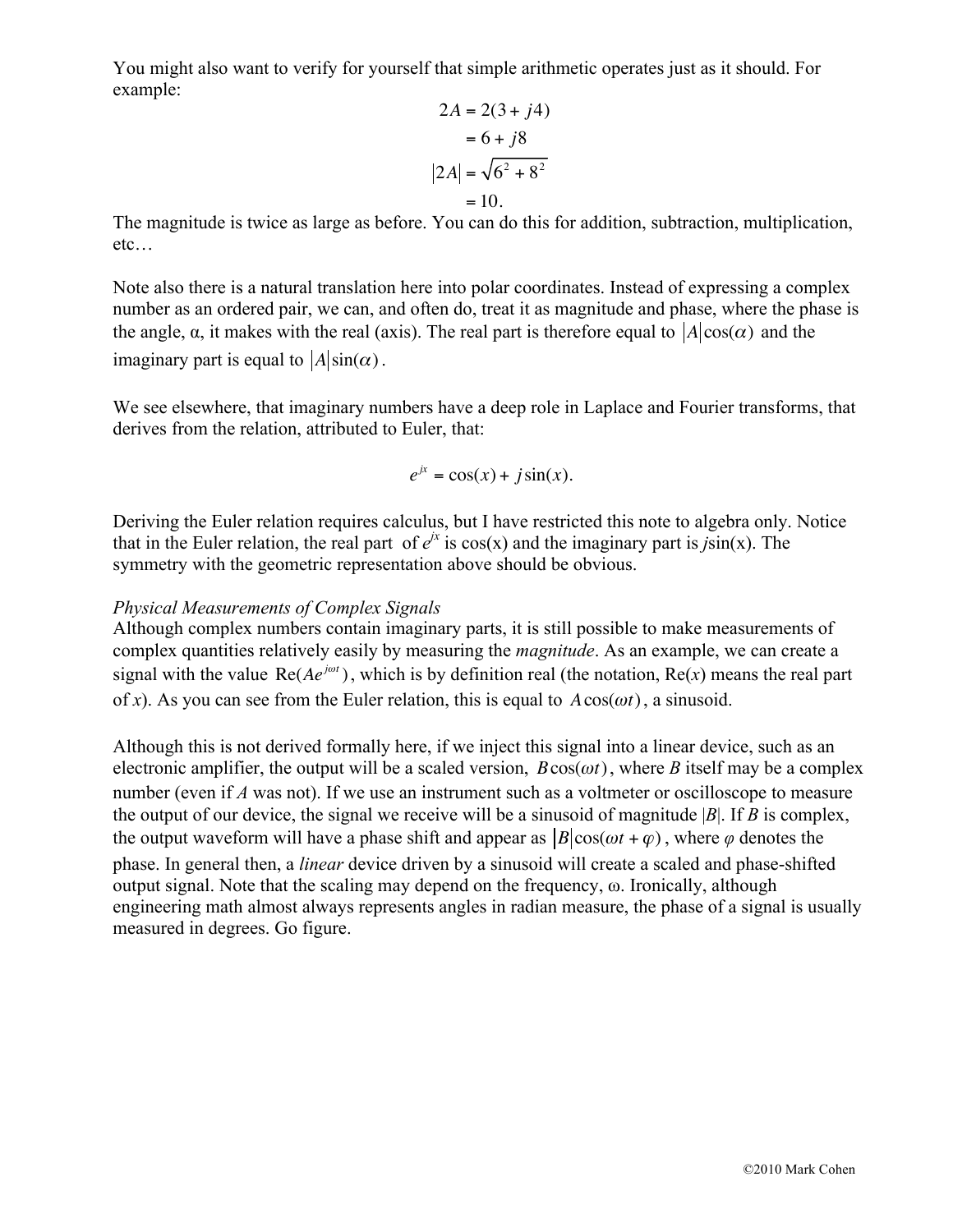#### *A worked example*

This example, using a simple circuit, requires basic circuit knowledge. It is not necessary in order to understand the material presented above, though it may help you to understand it better.

The figure below shows a circuit consisting of a resistor, a capacitor, and a voltage source:



The capacitor may also be represented by its Laplace equivalent, 1/*sC*. Finding *vout* as a function of  $v_{in}$  is simple:

$$
\frac{v_{out}}{v_{in}} = \frac{\frac{1}{sC}}{R + \frac{1}{sC}} = \frac{1}{1 + sRC}.
$$

How can we think about this in terms of sinusoids and measurable signals? The input signal can be of the form  $v_{in} = Ae^{st}$ . The variable, *s*, is interpreted as the complex frequency, and may have a real and an imaginary part:  $s = a + jb$ . Let's define *A* to be real, and set  $a = 0$  and  $b = j\omega$ . This is equivalent to saying that the that the input is a cosine wave of amplitude *A*. The output is therefore  $v_{\text{out}} = A \frac{1}{1 + B}$ .

1+ *RCj*<sup>ω</sup>

What we measure, however, is the magnitude of the output. We calculate as follows:

$$
v_{out} = A \frac{1}{1 + RCj\omega} \frac{1 - RCj\omega}{1 - RCj\omega}
$$
...multiply by 1  
= 
$$
\frac{1 - RCj\omega}{1 - (RCj\omega)(RCj\omega)}
$$
  
= 
$$
\frac{1 - RCj\omega}{1 + (RC\omega)^2}
$$
  
= 
$$
\frac{1}{1 + (RC\omega)^2} - j \frac{RC\omega}{1 + (RC\omega)^2}.
$$

To find the magnitude we take:

$$
|v_{out}| = \sqrt{\text{Re}(v_{out})^2 + \text{Im}(v_{out})^2}
$$
  
=  $v_{in} \sqrt{\left(\frac{1}{1 + (RC\omega)^2}\right)^2 + \left(\frac{RC\omega}{1 + (RC\omega)^2}\right)^2}$   
=  $v_{in} \sqrt{\left(\frac{1 + (RC\omega)^2}{(1 + (RC\omega)^2)^2}\right)}$   
=  $v_{in} \sqrt{\left(\frac{1}{1 + (RC\omega)^2}\right)^2}$   
 $\left|\frac{v_{out}}{v_{in}}\right| = \frac{1}{\sqrt{1 + (RC\omega)^2}}.$